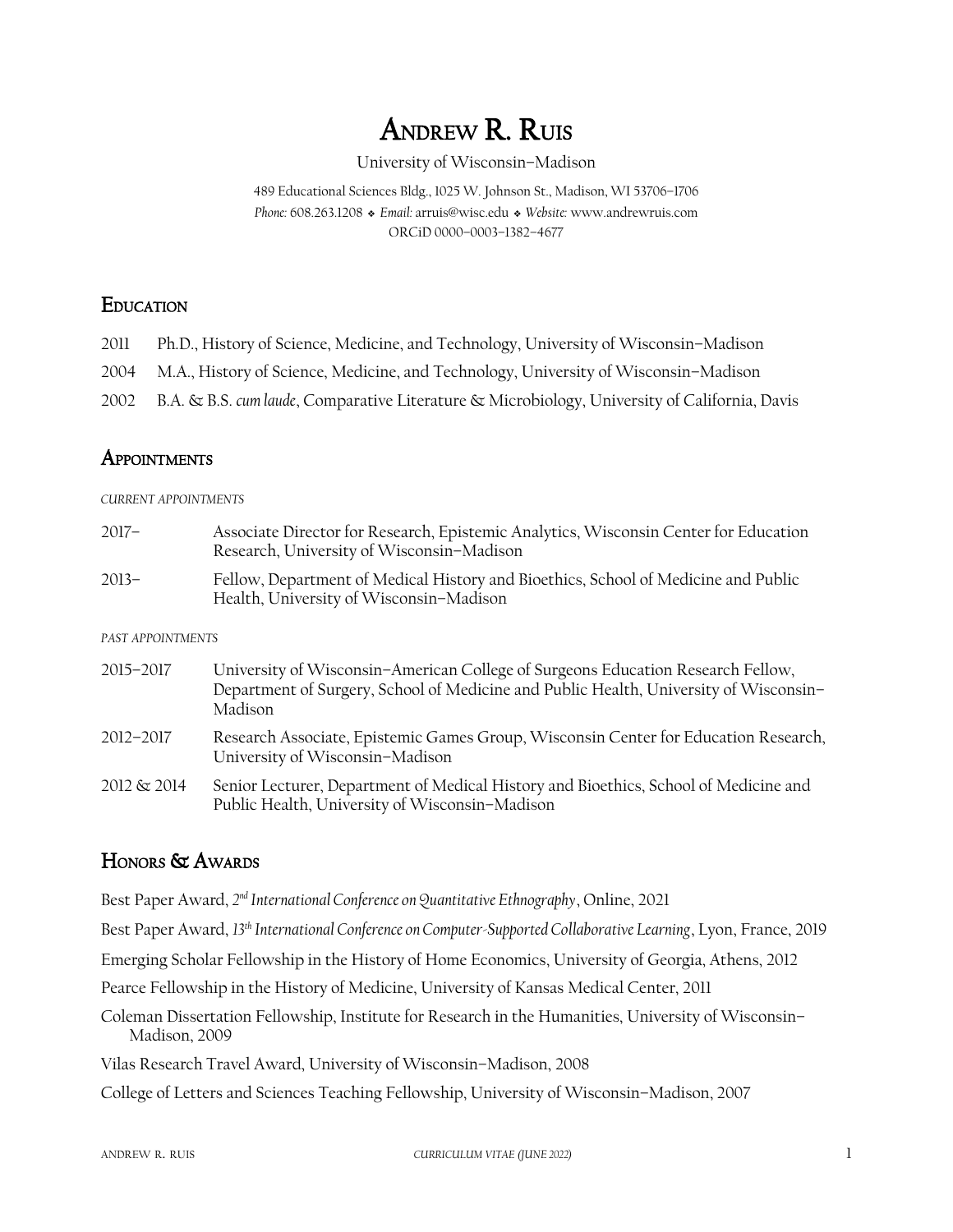Rank Prize for the Best Paper by a Junior Researcher, *Rank Prize Conference on the Origins of the Science of Infant and Child Nutrition*, Windermere, United Kingdom, 2007 Herfurth Distinguished Graduate Fellowship in History of Science, University of Wisconsin–Madison, 2006 Honorable Mention, Shryock Medal Essay Contest, American Association for the History of Medicine, 2005 Richardson Graduate Fellowship in History of Medicine, University of Wisconsin–Madison, 2005 Department Citation in Comparative Literature, University of California, Davis, 2002 Honorable Mention, Eta Sigma Phi National Greek Translation Contest, 2002

Evans-Grimm Prize in Greek, Department of Classics, University of California, Davis, 2001

# **GRANTS**

National Science Foundation, Advancing Informal STEM Learning Grant (2017–2021): \$2,000,000

- Title: Local Environmental Modeling: A Toolkit for Incorporating Place-Based Learning into Virtual Internships—a Scalable, Informal STEM Learning Environment
	- Role: Research Scientist (D. W. Shaffer, PI)

POM Wonderful Research Grant (2012–2013): \$6,000

Title: As Many Uses as Seeds: A Cultural History of the Pomegranate in Pre-Modern Medicine Role: Principal Investigator

- Robert Wood Johnson Foundation, Health and Society Scholars Dissertation Grant (2008–2009): \$5,000 Title: Eating to Learn, Learning to Eat: School Foodservice and Public Health Nutrition in Early
	- Twentieth-Century America
	- Role: Principal Investigator

# **PUBLICATIONS**

### *MONOGRAPHS*

- A. R. Ruis, *Eating to Learn, Learning to Eat: The Origins of School Lunch in the United States,* Critical Issues in Health and Medicine Series (New Brunswick: Rutgers University Press, 2017).
	- Reviews: *Agricultural History* ❖ *Bulletin of the History of Medicine* ❖ *Food, Culture and Society* ❖ *Gastronomica: The Journal of Critical Food Studies* ❖ *Health Affairs* ❖ *Journal of the History of Childhood and Youth* ❖ *Journal of the History of Medicine and Allied Sciences* ❖ *The Lancet Child and Adolescent Health* ❖ *Nursing Clio* ❖ *Social History of Medicine*

*JOURNAL ARTICLES*

- S. Zörgő, G.-J. Y. Peters, A. Geröly, A. Jeney, K. Veres, & A. R. Ruis, "An Epistemic Network Analysis of Patient Decision-Making Regarding Choice of Therapy," Quality & Quantity (in press).
- V. Popov, A. R. Ruis, & J. M. Cooke, "Taking Stock and Looking Ahead: Evolution of Accreditation Feedback for Simulation Centers over Eight Years Using Epistemic Network Analysis," *Simulation in Healthcare* (in press).
- Z. Swiecki, A. R. Ruis, C. Farrell, & D. W. Shaffer, "Assessing Individual Contributions to Collaborative Problem Solving: A Network Analysis Approach," *Computers in Human Behavior* 104 (2020): 105876.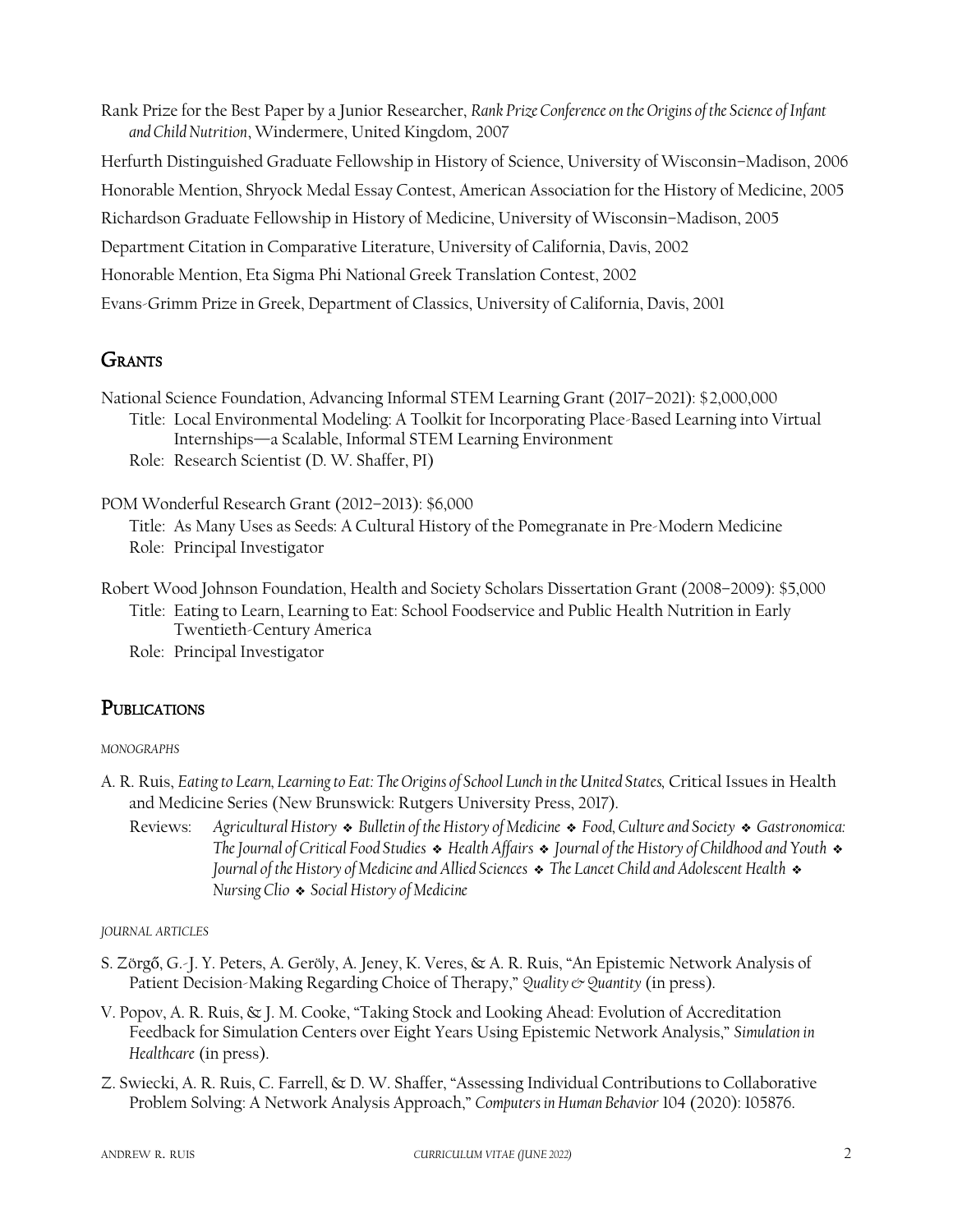- A. D. D'Angelo, A. R. Ruis, W. Collier, D. W. Shaffer, & C. M. Pugh, "Evaluating How Residents Talk and What It Means for Surgical Performance in the Simulation Lab," *American Journal of Surgery* 220, no. 1 (2020): 37–43.
- Z. Swiecki, A. R. Ruis, D. Gautam, V. Rus, & D. W. Shaffer, "Understanding When Students Are Active-in-Thinking through Modeling-in-Context," *British Journal of Educational Technology* 50, no. 5 (2019): 2346– 2364.
- B. Wu, Y. Hu, A. R. Ruis, & M. Wang, "Analysing Computational Thinking in Collaborative Programming: A Quantitative Ethnography Approach," *Journal of Computer Assisted Learning* 35, no. 3 (2019): 421–434.
- A. R. Ruis, A. A. Rosser, C. Quandt-Walle, J. N. Nathwani, D. W. Shaffer, & C. M. Pugh, "The Hands and Head of a Surgeon: Modeling Operative Competency with Multimodal Epistemic Network Analysis," *American Journal of Surgery* 216, no. 5 (2018): 835–840.
- S. Andrist, A. R. Ruis, & D. W. Shaffer, "A Network Analytic Approach to Gaze Coordination during a Collaborative Task," *Computers in Human Behavior* 89 (2018): 339–348.
- S. A. Sullivan, C. Warner-Hillard, B. R. Eagan, R. Thompson, A. R. Ruis, K. Haines, C. M. Pugh, D. W. Shaffer, & H. Jung, "Using Epistemic Network Analysis to Identify Targets for Educational Interventions in Trauma Team Communication," *Surgery* 163, no. 4 (2018): 938–943.
- A. L. Siebert Evenstone, G. Arastoopour, W. Collier, Z. Swiecki, A. R. Ruis, & D. W. Shaffer, "In Search of Conversational Grain Size: Modeling Semantic Structure using Moving Stanza Windows," *Journal of Learning Analytics* 4, no. 3 (2017): 123–139.
- J. Saucerman, A. R. Ruis, & D. W. Shaffer, "Automating the Detection of Reflection-on-Action," *Journal of Learning Analytics* 4, no. 2 (2017): 207–234.
- S. A. Sullivan, A. R. Ruis, & C. M. Pugh, "Procedural Simulations and Reflective Practice: Meeting the Need," *Journal of Laparoendoscopic and Advanced Surgical Techniques* 27, no. 5 (2017): 455–458.
- A. R. Ruis & D. W. Shaffer, "Annals and Analytics: The Practice of History in the Age of Big Data," *Medical History* 61, no. 2 (2017): 336–339.
- D. W. Shaffer, W. Collier, & A. R. Ruis, "A Tutorial on Epistemic Network Analysis: Analyzing the Structure of Connections in Cognitive, Social, and Interaction Data," *Journal of Learning Analytics* 3, no. 3  $(2016): 9-45.$
- A. R. Ruis, D. W. Shaffer, D. K. Shirley, & N. Safdar, "Teaching Health Care Workers to Adopt a Systems Perspective for Improved Control and Prevention of Health Care-Associated Infections," *American Journal of Infection Control* 44, no. 11 (2016): 1360–1364.
- G. Arastoopour, D. W. Shaffer, Z. Swiecki, A. R. Ruis, & N. C. Chesler, "Teaching and Assessing Engineering Design Thinking with Virtual Internships and Epistemic Network Analysis," *International Journal of Engineering Education* 32, no. 3B (2016): 1492–1501.
- N. Safdar, A. R. Ruis, D. K. Shirley, & N. Fost, "Should Trainees be Involved in the Direct Care of Patients with Ebola Virus Disease?" *AMEE MedEdPublish* 5, no. 1 (2016).
- D. W. Shaffer, P. Nash, & A. R. Ruis, "Technology and the New Professionalization of Teaching," *Teachers College Record* 117, no. 12 (2015): 1–30.
- A. R. Ruis, "'The Penny Lunch Has Spread Faster Than the Measles': Children's Health and the Debate over School Lunches in New York City, 1908–1930," *History of Education Quarterly* 55, no. 2 (2015): 190–217.
- A. R. Ruis, "Pomegranate and the Mediation of Balance in Early Medicine," *Gastronomica: The Journal of Critical Food Studies* 15, no. 1 (2015): 22–33.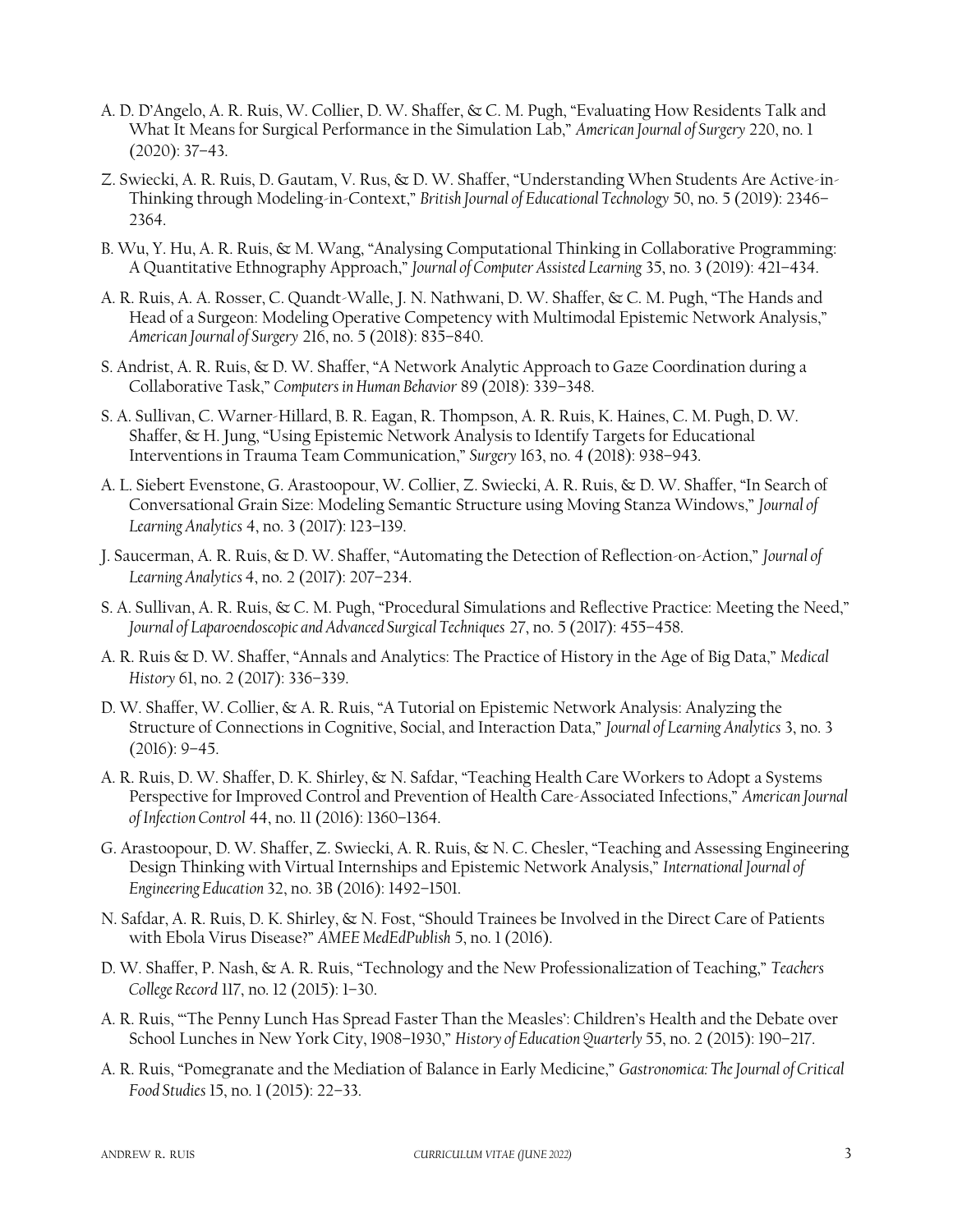- N. C. Chesler, A. R. Ruis, W. Collier, Z. Swiecki, G. Arastoopour, & D. W. Shaffer, "A Novel Paradigm for Engineering Education: Virtual Internships with Individualized Mentoring and Assessment of Engineering Thinking," *Journal of Biomechanical Engineering* 137, no. 2 (2015): 024701.
- A. R. Ruis, "'Children with Half-Starved Bodies' and the Assessment of Malnutrition in the United States, 1890–1950," *Bulletin of the History of Medicine* 87, no. 3 (2013): 380–408.
- A. R. Ruis & R. N. Golden, "The Schism between Medical and Public Health Education: A Historical Perspective," *Academic Medicine* 83, no. 12 (2008): 1153–1157.

#### *BOOK CHAPTERS*

- A. R. Ruis, "Weight, Height, and the Gendering of Nutritional Assessment," in *Pink and Blue: Gender, Culture, and the Health of Children*, eds. E. Conis, S. Eder, & A. Medeiros (New Brunswick: Rutgers University Press, 2021), 138–153.
- A. R. Ruis, "'Trois Empreintes d'un Même Cachet': Toward a Historical Definition of Nutrition," in *Viral Networks: Connecting Digital Humanities and Medical History*, eds. E. T. Ewing & K. Randall (Blacksburg: VT Publishing, 2018), 185–215.
- M. DiMeo & A. R. Ruis, "Thinking about Sources as Data: Reflections on Epistemic Network Analysis as a Technique for Historical Research," in *Viral Networks: Connecting Digital Humanities and Medical History*, eds. E. T. Ewing & K. Randall (Blacksburg: VT Publishing, 2018), 113–135.
- A. R. Ruis, A. J. Hampton, B. S. Goldberg, & D. W. Shaffer, "Modeling Processes of Enculturation in Team Training," in *Design Recommendations for Intelligent Tutoring Systems: Volume 6 – Team Tutoring*, eds. R. Sottilare, A. C. Graesser, X. Hu, & A. M. Sinatra (Orlando: U.S. Army Research Laboratory, 2018), 45–51.
- D. W. Shaffer & A. R. Ruis, "Epistemic Network Analysis: A Worked Example of Theory-Based Learning Analytics," in *Handbook of Learning Analytics*, eds. C. Lang, G. Siemens, A. Wise, & D. Gašević (Society for Learning Analytics Research, 2017), 175–187.
- D. W. Shaffer, A. R. Ruis, & A. C. Graesser, "Authoring Networked Learner Models in Complex Domains," in *Design Recommendations for Intelligent Tutoring Systems: Volume 3 – Authoring Tools and Expert Modeling Techniques*, eds. R. Sottilare, A. C. Graesser, X. Hu, & K. Brawner (Orlando: U.S. Army Research Laboratory, 2015), 179–191.

#### *CONFERENCE PROCEEDINGS*

- A. R. Ruis & S. B. Lee, eds., *Advances in Quantitative Ethnography: Second International Conference, ICQE 2020, Malibu, CA, USA, February 1-3, 2021, Proceedings* (Springer, 2021).
- A. R. Ruis & S. B. Lee, eds., *Second International Conference on Quantitative Ethnography: Conference Proceedings Supplement* (International Society for Quantitative Ethnography, 2021).

#### *CONFERENCE PAPERS*

- A. R. Ruis, A. L. Siebert Evenstone, J. Brohinsky, Y. Tan, C. L. Hinojosa, Z. Cai, C. L. Marquart, T. J. Lark, C. Barford, & D. W. Shaffer, "Localizing Socio-Environmental Problem Solving," in *International Collaboration toward Educational Innovation for All: Overarching Research, Development, and Practices: 15th International Conference on Computer-Supported Collaborative Learning (CSCL) 2022*, eds. A. Weinberger, W.Chen, D.Hernández-Leo, & B. Chen (2022), 459–462.
- Y. Tan, C. L. Hinojosa, C. L. Marquart, A. R. Ruis, & D. W. Shaffer, "Epistemic Network Analysis Visualization," in *Advances in Quantitative Ethnography: Third International Conference, ICQE 2021, Virtual Event, November 6–9, 2021, Proceedings,* eds. B. Wasson & S. Zörgő (2021), 129–143.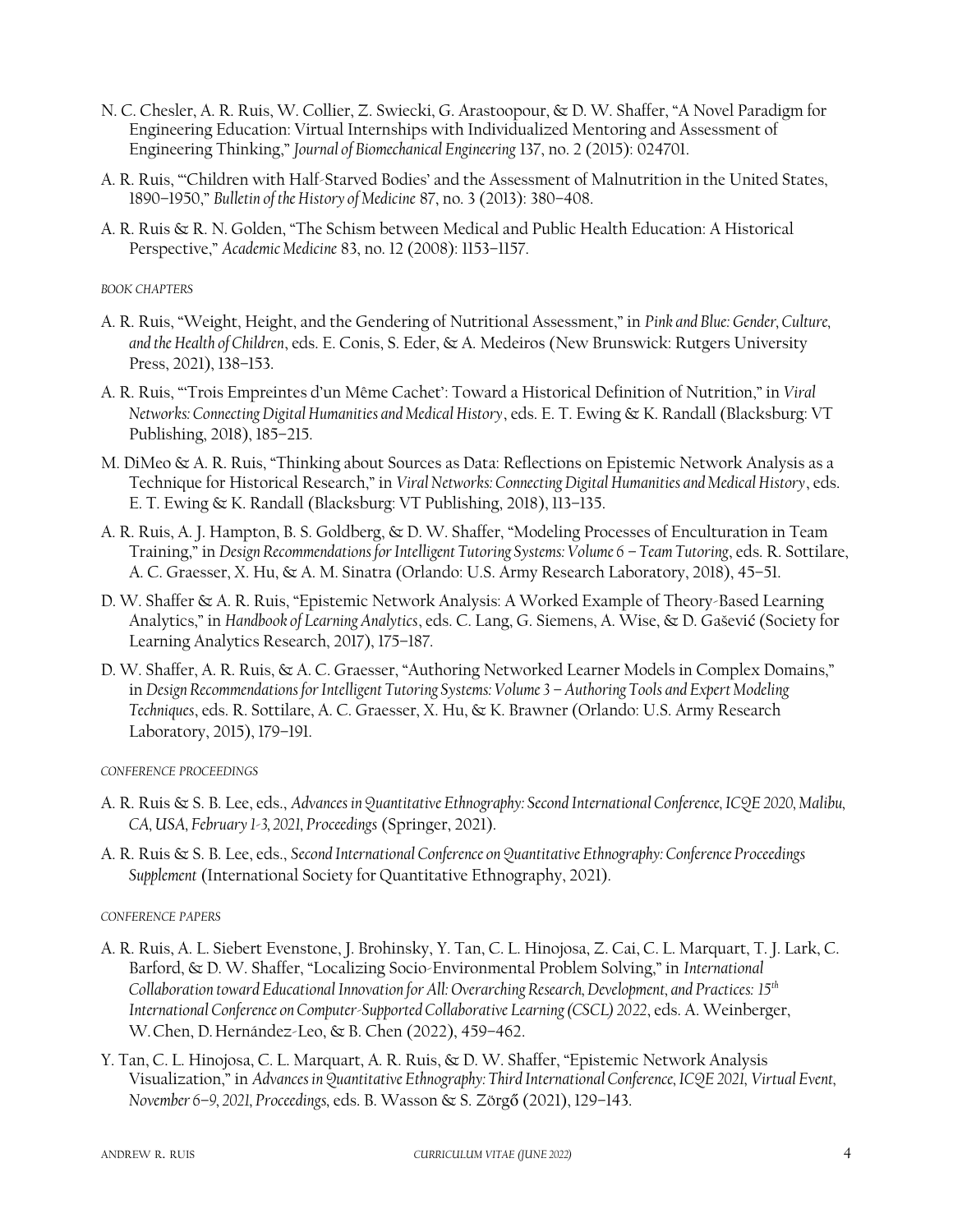- D. W. Shaffer, B. R. Eagan, C. L. Hinojosa, C. L. Marquart, Y. Wang, J. Choi, Y. Tan, Z. Cai, & A. R. Ruis, "Cyberinfrastructure for a Transmethodological Research Community," in *Third International Conference on Quantitative Ethnography: Conference Proceedings Supplement,* eds. B. Wasson & S. Zörgő (2021), 163–168.
- J. Boisvenue, H. Jung, S. A. Jung, V. Popov, A. R. Ruis, A. Wooldridge, & S. Zörgő, "Considerations for the Use of Quantitative Ethnography in Healthcare," in *Third International Conference on Quantitative Ethnography: Conference Proceedings Supplement, eds. B. Wasson & S. Zörgő (2021), 155-161.*
- J. Choi, Z. Cai, C. L. Marquart, A. R. Ruis, & D. W. Shaffer, "When Data Interleaves and Intersects: Threaded Epistemic Network Analysis," in *Third International Conference on Quantitative Ethnography: Conference Proceedings Supplement, eds. B. Wasson & S. Zörgő (2021), 54–57.*
- Y. Wang, Z. Swiecki, A. R. Ruis, & D. W. Shaffer, "Simplification of Epistemic Networks Using Parsimonious Removal with Interpretive Alignment," in *Advances in Quantitative Ethnography: Second International Conference, ICQE 2020, Malibu, CA, USA, February 1–3, 2021, Proceedings*, eds. A. R. Ruis & S. B. Lee (2021), 137–151.
- A. Fogel, Z. Swiecki, C. L. Marquart, Z. Cai, Y. Wang, J. Brohinsky, A. L. Siebert Evenstone, B. R. Eagan, A. R. Ruis, & D. W. Shaffer, "Directed Epistemic Network Analysis," in *Advances in Quantitative Ethnography: Second International Conference, ICQE 2020, Malibu, CA, USA, February 1–3, 2021, Proceedings*, eds. A.R. Ruis & S. B. Lee (2021), 122–136.
- J. Brohinsky, C. L. Marquart, J. Wang, A. R. Ruis, & D. W. Shaffer, "Trajectories in Epistemic Network Analysis," in *Advances in Quantitative Ethnography: Second International Conference, ICQE 2020, Malibu, CA, USA, February 1–3, 2021, Proceedings*, eds. A. R. Ruis & S. B. Lee (2021), 106–121.
- S. Zörgő, Z. Swiecki, & A. R. Ruis, "Exploring the Effects of Segmentation on Semi-Structured Interview Data with Epistemic Network Analysis," in *Advances in Quantitative Ethnography: Second International Conference, ICQE 2020, Malibu, CA, USA, February 1–3, 2021, Proceedings*, eds. A. R. Ruis & S. B. Lee (2021), 78– 90.

❦ *Winner of the Best Paper Award.*

- D. W. Shaffer & A. R. Ruis, "How We Code," in *Advances in Quantitative Ethnography: Second International Conference, ICQE 2020, Malibu, CA, USA, February 1–3, 2021, Proceedings*, eds. A. R. Ruis & S. B. Lee (2021), 62– 77.
- S. A. Jung, V. Popov, A. R. Ruis, A. Wooldridge, & S. Zörgő, "Quantitative Ethnography in the Clinic," in *Second International Conference on Quantitative Ethnography: Conference Proceedings Supplement,* eds. A. R. Ruis & S. B. Lee (2021), 92–98.
- A. R. Ruis, A. A. Rosser, J. N. Nathwani, M. V. Beems, S. A. Jung, & C. M. Pugh, "Multiple Uses for Procedural Simulators in Continuing Medical Education Contexts," in *Advances in Quantitative Ethnography: First International Conference, ICQE 2019, Madison, WI, USA, October 20–22, 2019, Proceedings*, eds. B.R. Eagan, M. Misfeldt, & A. L. Siebert Evenstone (2019), 211–222.
- Z. Swiecki, C. Marquart, A. Sachar, C. Hinojosa, A. R. Ruis, & D. W. Shaffer, "Designing an Interface for Sharing Quantitative Ethnographic Research Data," in *Advances in Quantitative Ethnography: First International Conference, ICQE 2019, Madison, WI, USA, October 20–22, 2019, Proceedings,* eds. B. R. Eagan, M.Misfeldt, & A. L. Siebert Evenstone (2019), 334–341.
- A. R. Ruis, A. L. Siebert Evenstone, R. Pozen, B. R. Eagan, & D. W. Shaffer, "Finding Common Ground: A Method for Measuring Recent Temporal Context in Analyses of Complex, Collaborative Thinking," in *A Wide Lens: Combining Embodied, Enactive, Extended, and Embedded Learning in Collaborative Settings: 13th International Conference on Computer-Supported Collaborative Learning (CSCL) 2019*, eds. K. Lund, G. Niccolai, E.Lavoué, C. Hmelo-Silver, G. Gweon, & M. Baker (2019), I:136–143.
	- ❦ *Winner of the Best Paper Award*.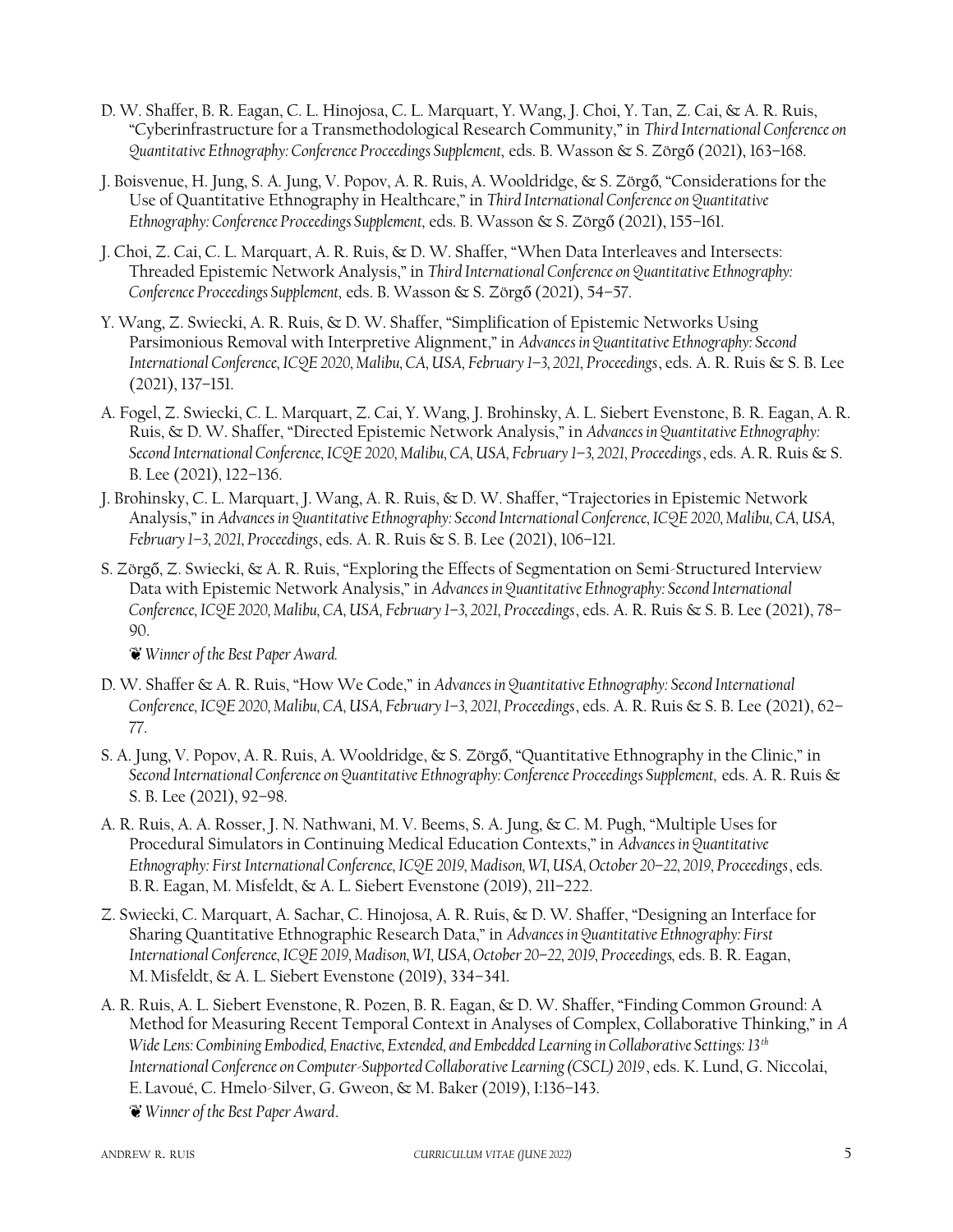- H. Sung, S. Cao, A. R. Ruis, & D. W. Shaffer, "Reading for Breadth, Reading for Depth: Understanding the Relationship between Reading and Complex Thinking using Epistemic Network Analysis," in *A Wide Lens: Combining Embodied, Enactive, Extended, and Embedded Learning in Collaborative Settings: 13th International Conference on Computer-Supported Collaborative Learning (CSCL) 2019*, eds. K. Lund, G. Niccolai, E. Lavoué, C.Hmelo-Silver, G. Gweon, & M. Baker (2019), I:376–383.
- Z. Swiecki, Z. Lian, A. R. Ruis, & D. W. Shaffer, "Does Order Matter? Investigating Sequential and Cotemporal Models of Collaboration," in *A Wide Lens: Combining Embodied, Enactive, Extended, and Embedded Learning in Collaborative Settings: 13th International Conference on Computer-Supported Collaborative Learning (CSCL) 2019*, eds. K. Lund, G. Niccolai, E. Lavoué, C. Hmelo-Silver, G. Gweon, & M. Baker (2019), I:112–119.
- Z. Swiecki, A. R. Ruis, & D. W. Shaffer, "Modeling and Visualizing Team Performance Using Epistemic Network Analysis," in *Proceedings of the 7th Annual Generalized Intelligent Framework for Tutoring (GIFT) Users Symposium*, ed. B. S. Goldberg (2019), 148–156.
- A. R. Ruis, A. L. Siebert Evenstone, R. Pozen, B. R. Eagan, & D. W. Shaffer, "A Method for Determining the Extent of Recent Temporal Context in Analyses of Complex, Collaborative Thinking," in *Rethinking Learning in the Digital Age: Making the Learning Sciences Count, 13th International Conference of the Learning Sciences (ICLS) 2018*, eds. J. Kay & R. Luckin (2018), III:1625–1626.
- B. R. Eagan, B. Rogers, R. Serlin, A. R. Ruis, G. Arastoopour, & D. W. Shaffer, "Can We Rely on Reliability? Testing the Assumptions of Inter-Rater Reliability," in *Making a Difference: Prioritizing Equity and Access in CSCL: 12th International Conference on Computer-Supported Collaborative Learning*, eds. B. K. Smith, M. Borge, E.Mercier, & K. Y. Lim (2017), II:529–532.
- W. Collier, A. R. Ruis, & D. W. Shaffer, "Local versus Global Connection Making in Discourse," in *Transforming Learning, Empowering Learners: 12th International Conference of the Learning Sciences (ICLS) 2016*, eds. C.-K. Looi, J. Polman, U. Cress, & P. Reimann (2016), I:426–433.
- A. L. Siebert Evenstone, G. Arastoopour, W. Collier, Z. Swiecki, A. R. Ruis, & D. W. Shaffer, "In Search of Conversational Grain Size: Modeling Semantic Structure using Moving Stanza Windows," in *Transforming Learning, Empowering Learners: 12th International Conference of the Learning Sciences (ICLS) 2016*, eds. C.-K. Looi, J. Polman, U. Cress, & P. Reimann (2016), I:631–638.

#### *ENCYCLOPEDIA ENTRIES*

A. R. Ruis, "Nutrition Classes and Clinics," in *The Oxford Encyclopedia of Food and Drink in America*, 2<sup>nd</sup> Edition, ed. A. F. Smith (Oxford: Oxford University Press, 2012), 723–725.

#### *TECHNICAL REPORTS*

D. W. Shaffer, F. Borden, A. Srinivasan, J. Saucerman, G. Arastoopour, W. Collier, A. R. Ruis, & K. A. Frank, "The *nCoder*: A Technique for Improving the Utility of Inter-Rater Reliability Statistics," Epistemic Games Group Working Paper 2015-01 (University of Wisconsin–Madison, 2015).

#### *SOFTWARE APPLICATIONS*

- A. R. Ruis, A. L. Siebert Evenstone, J. Brohinsky, C. Barford, J. Klein, C. L. Hinojosa, V. Dumas, Z. Cai, J.Núñez Ares, B. Tian, M. Bougie, C. Ramakrishnan, K. Vachuska, J. Signorella, L. Marshall, A. Dohan, K.Scopinich, C. L. Marquart, T. J. Lark, J. T. Linderoth, & D. W. Shaffer, *iPlan* Version 1.0 (2020): https://app.i-plan.us
- Z. Swiecki, A. Sachar, C. Marquart, C. Hinojosa, A. R. Ruis, & D. W. Shaffer, *Game of Thrones Epistemic Network Analysis (GoTena)* Version 1.0 (2019): https://got.epistemicnetwork.org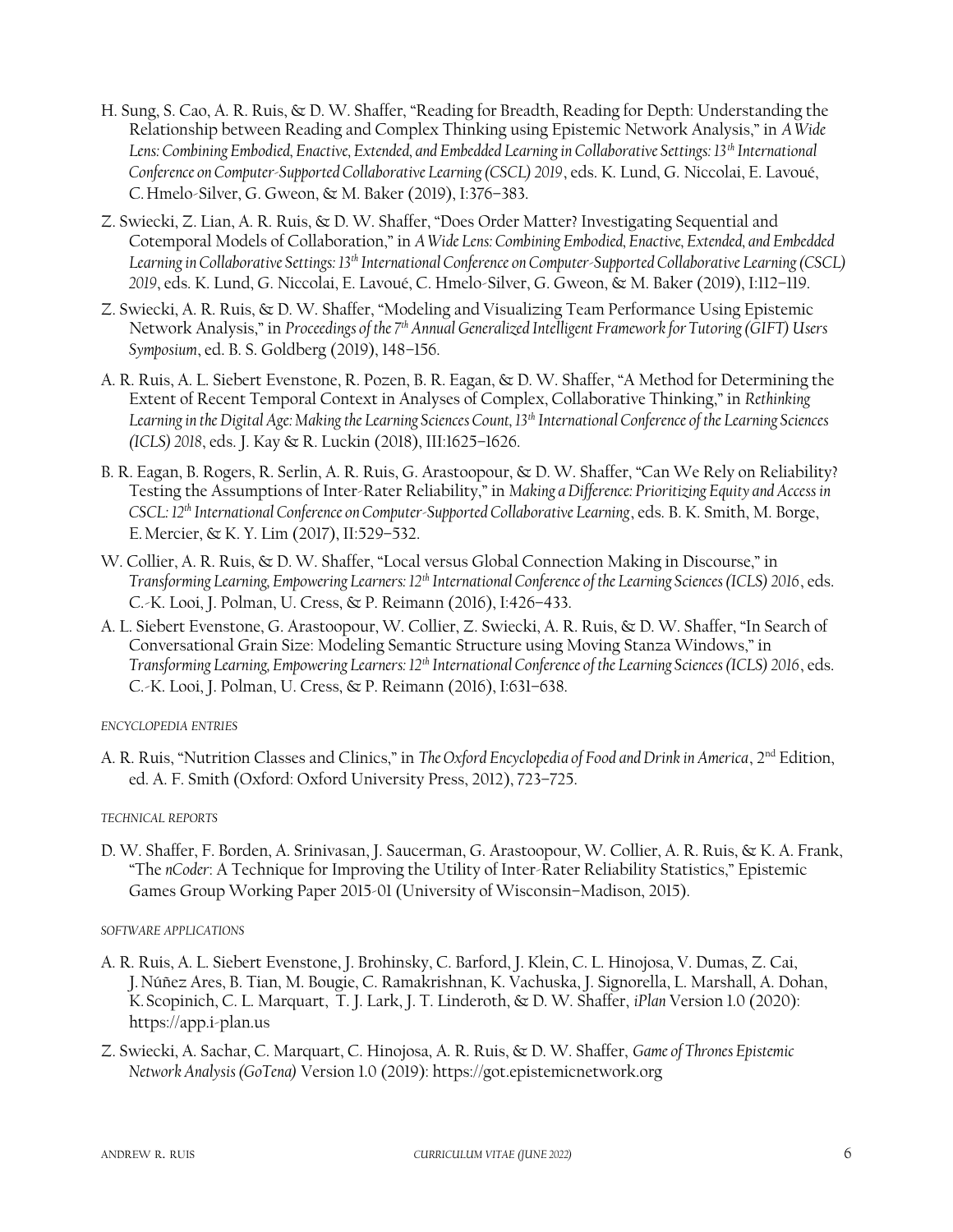#### *BOOK & MEDIA REVIEWS*

- Review of Lana Dee Povitz, *Stirrings: How Activist New Yorkers Ignited a Movement for Food Justice* (Chapel Hill: University of North Carolina Press, 2019), *Journal of American History* 108, no. 2 (2021): 425–426.
- Review of Tom Scott-Smith, *On an Empty Stomach: Two Hundred Years of Hunger Relief* (Ithaca: Cornell University Press, 2020), *Bulletin of the History of Medicine* 95, no. 2 (2021): 259–261.
- Review of Diana Brown, *The Unconventional Career of Dr. Muriel Bell* (Dunedin: Otago University Press, 2018), *Bulletin of the History of Medicine* 94, no. 1 (2020): 170–171.
- Review of Catherine Gidney, *Captive Audience: How Corporations Invaded Our Schools* (Toronto: Between the Lines, 2019), *Alberta Journal of Education Research* 65, no. 4 (2019): 383–384.
- Review of Christy Ford Chapin, *Ensuring America's Health: The Public Creation of the Corporate Health Care System* (New York: Cambridge University Press, 2015), *Journal of American History* 104, no. 2 (2017): 544–545.
- Review of George Veletsianos, ed., *Emergence and Innovation in Digital Learning: Foundations and Applications* (Edmonton: AU Press, 2016), *Alberta Journal of Educational Research* 63, no. 4 (2017): 412–413.
- Review of Matthew Smith, *Another Person's Poison: A History of Food Allergy* (New York: Columbia University Press, 2015), *Bulletin of the History of Medicine* 90, no. 3 (2016): 571–572.
- Review of Ian Mosby, *Food Will Win the War: The Politics, Culture, and Science of Food on Canada's Homefront* (Vancouver: University of British Columbia Press, 2014), *War in History* 23, no. 2 (2016): 272–273.
- Review of David S. Jones, *Broken Hearts: The Tangled History of Cardiac Care* (Baltimore: The Johns Hopkins University Press, 2013), *Journal of the History of Medicine and Allied Sciences* 70, no. 1 (2015): 160–163.
- Review of Richard A. Meckel, *Classrooms and Clinics: Urban Schools and the Protection and Promotion of Child Health, 1870–1930* (New Brunswick: Rutgers University Press, 2013), *Social History of Medicine* 27, no. 4 (2014): 823–824.
- Review of Charlotte Biltekoff, *Eating Right in America: The Cultural Politics of Food and Health* (Durham: Duke University Press, 2013), *Medical History* 58, no. 3 (2014): 448–450.
- Review of R. Brian Howe & Katherine Covell, *Education in the Best Interests of the Child: A Children's Rights Perspective on Closing the Achievement Gap* (Toronto: University of Toronto Press, 2013), *Alberta Journal of Educational Research* 60, no. 1 (2014): 226–228.
- Review of David Cantor, Christian Bonah, & Matthias Dörries, eds., *Meat, Medicine and Human Health in the Twentieth Century* (London: Pickering & Chatto, 2010), *Journal of the History of Medicine and Allied Sciences* 68, no. 4 (2013): 699–702.
- Review of Xaq Frohlich, *Accounting for Taste: Regulating Food Labeling in the 'Affluent Society,' 1945–1995* (Ph.D. Thesis, Massachusetts Institute of Technology, 2011), *Science Studies Dissertation Reviews* (17 October 2012).

#### *OTHER PUBLICATIONS*

- A. R. Ruis, "Have Crisis, Feed Kids," *Nursing Clio* (4 November 2021).
- A. R. Ruis, "Universal School Lunches Have Enormous Potential—If the Program's Flaws Are Fixed," *Washington Post* (2 September 2021).
- A. R. Ruis, "The Gastropolitics of School Lunch," *Nursing Clio* (13 September 2017).
- A. R. Ruis, "Branding Bran: School Breakfasts as a Recipe for Healthy Children," *H-Nutrition × The Recipes Project: What Is a Recipe?*, ed. K. A. Ehrenberger (20 June 2017).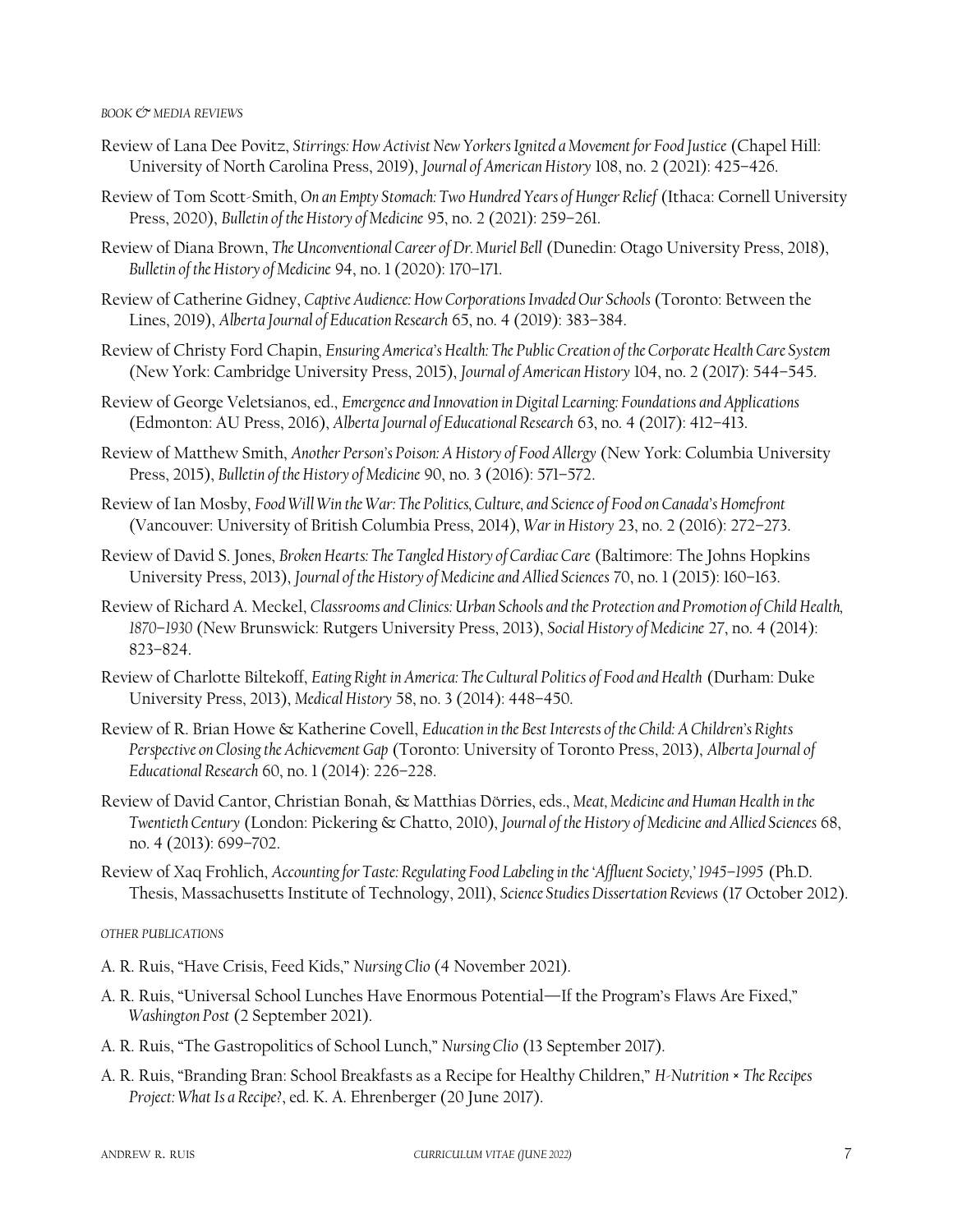- A. R. Ruis, "School Meals, Re-Accommodated," *Remedia* (29 May 2017).
- A. R. Ruis, "The Newer History of Nutrition," *H-Nutrition* (20 October 2016).

### PRESENTATIONS & CONFERENCES

#### *INVITED PRESENTATIONS*

- "School Meals and Public Health," *Food, Power, and Politics Roundtable*, Richard B. Russell Library for Political Research and Studies, University of Georgia, Athens (Online), October 2021.
- "The Bellwether Problem: Publishing the First QE Studies in a New Field" (with A. Wooldridge & S.A.Jung), *ISQE Webinar Series*, May 2021.
- "The Extinction of the Lunchbox? The Promise and Perils of School Meals," Wisconsin Historical Society's Culinary History Enthusiasts of Wisconsin (CHEW), Madison, Wisconsin, June 2019.
- "Networked History: Developing Quantitative Models of Qualitative Phenomena," *Viral Networks, Reconnected*, National Library of Medicine, Bethesda, Maryland, April 2019.
- "Innovation and Adversity: The History of School Lunches in Wisconsin's Rural Schools," Wisconsin Historical Museum, Madison, Wisconsin, March 2019.
- "The Extinction of the Lunchbox? The Promise and Perils of School Meals," Oklahoma State University, Stillwater, February 2019.
- "Eating to Learn, Learning to Eat, and the Contested Role of School Meals in the United States" Spoon University's Lunch and Learn, University of Tulsa, Oklahoma, February 2019.
- "The Extinction of the Lunchbox? The Promise and Perils of School Meals," University of Oklahoma, Norman, February 2019.
- "Lunch Money: A Short, Abridged, Very Brief History of School Meals in America," *PechaKucha All-Star Event*, Monona Terrace, Madison, Wisconsin, November 2018.
- "'Trois Empreintes d'un Même Cachet': Toward a Historical Definition of Nutrition," *Viral Networks: An Advanced Workshop in Digital Humanities and Medical History*, National Library of Medicine, Bethesda, Maryland, January 2018.
- "Nourishing Immunity: Pretubercular Children, Risk, and Well Child Care in the Early 20th Century," *Shifting Temporalities in Biomedicine*, Station Biologique de Roscoff, France, October 2013.
- "Often Filled, Seldom Fed, Never Finished," *Epicuriosity* × *PechaKucha*, Monona Terrace, Madison, Wisconsin, April 2013.
- "'Children with Half-Starved Bodies' and the Development of Public Health Nutrition in the United States, 1890–1950," University of Kansas Medical Center, Kansas City, April 2012.
- "'One of the Greatest Evils in the Social Fabric': The Specter of Childhood Malnutrition in Interwar America," *The Rank Prize Conference on the Origins of the Science of Infant and Child Nutrition*, Windermere, United Kingdom, October 2007.

❦ *Winner of the Rank Prize for Best Paper by a Junior Researcher*.

#### *INVITED PANELS*

*Food, Power, and Politics Roundtable*, Richard B. Russell Library for Political Research and Studies, University of Georgia, Athens (Online), October 2021.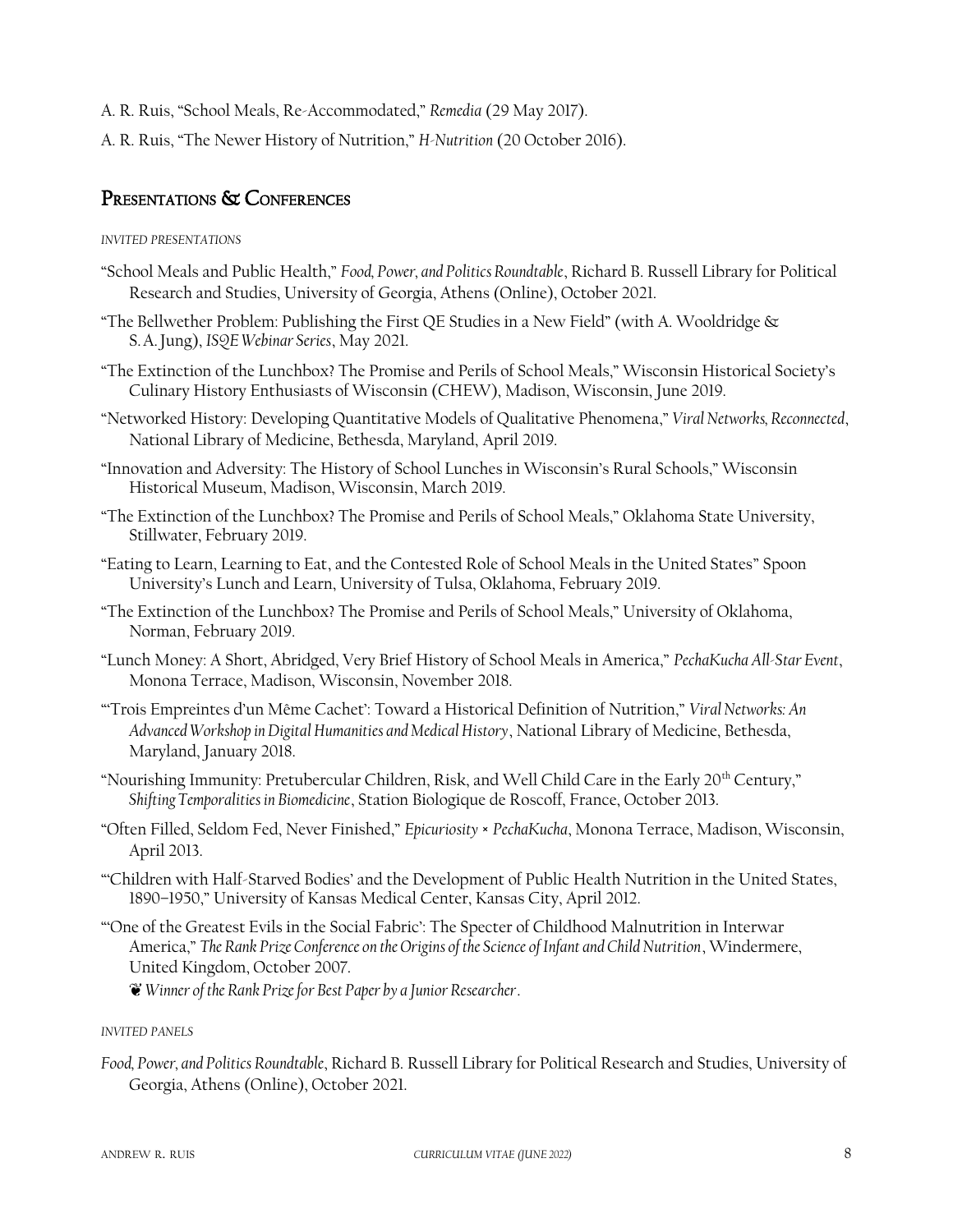#### *CONFERENCE PRESENTATIONS*

- "Exploring Epistemic Learning Simulations for Engaging in Real World Issues," *Play Make Learn Conference*, Madison, Wisconsin, August 2022.
- "Localizing Socio-Environmental Problem Solving," *International Conference on Computer-Supported Collaborative Learning*, Online, June 2022.
- "*iPlan*: A Flexible Platform for Exploring Complex Land-Use Issues," *Frontiers in Playful Learning*, University of Connecticut, Storrs, June 2022.
- "Epistemic Network Analysis: A Technique for Modeling Discourse Networks in Historical Source Material," *Historical Networks – Réseaux Historiques – Historische Netzwerke*, Online, July 2021.
- "How We Code," *International Conference on Quantitative Ethnography*, Online, February 2021.
- "Multiple Uses for Procedural Simulators in Continuing Medical Education Contexts," *International Conference on Quantitative Ethnography*, Madison, Wisconsin, October 2019.
- "Merging Close Reading with Computational Analysis of Text: The *nCoder* as a Tool for Digital Hermeneutics," *Digital Hermeneutics: From Research to Dissemination*, German Historical Institute, Washington, D.C., October 2019.
- "Finding Common Ground: A Method for Measuring Recent Temporal Context in Analyses of Complex, Collaborative Thinking," *International Conference on Computer-Supported Collaborative Learning*, Lyon, France, June 2019.
- "Can Discourse Analysis Predict Surgical Outcomes? Evaluating How We Talk in the Operating Room and What It Means," Plenary Presentation, Joint Session of the *Annual Meeting of the Association of Program Directors in Surgery* and the *Annual Meeting of the Association for Surgical Education*, Chicago, Illinois, April 2019.
- "An Introduction to Epistemic Network Analysis as a Technique for Historical Research," *Reconstructing Historical Networks Digitally: New Approaches, Opportunities and Epistemological Implications of Social Network Analysis*, German Historical Institute, Washington, D.C., October 2018.
- "'Sins, Gross Exaggerations, and Misconceptions': The Many Faces of Nutrition," *Annual Meeting of the Agriculture, Food, and Human Values Society and the Association for the Study of Food and Society*, Madison, Wisconsin, June 2018.
- "Predicting the Extinction of the Lunchbox, or, When School Lunch Was Modern," *Annual Meeting of the Agriculture, Food, and Human Values Society and the Association for the Study of Food and Society*, Madison, Wisconsin, June 2018.
- "The Hands and Head of a Surgeon: Modeling Operative Competency with Multimodal Epistemic Network Analysis," Plenary Presentation, Joint Session of the *Annual Meeting of the Association of Program Directors in Surgery* and the *Annual Meeting of the Association for Surgical Education*, San Diego, California, April 2017.
- "'Trois Empreintes d'un Même Cachet': Toward a Historical Definition of Nutrition," *Annual Meeting of the American Association for the History of Medicine*, Minneapolis, Minnesota, May 2016.
- "Commentary and Reflections on the History of the Questionnaire in Social Science Research," *Annual Meeting of the History of Science Society*, Chicago, Illinois, November 2014.
- "Le Feu qui Couve, qui Peut s'Étendre': Pretuberculosis, Latency, and Medical Epistemology in the Early 20<sup>th</sup> Century," *Annual Meeting of the American Association for the History of Medicine*, Chicago, Illinois, May 2014.
- "'Children with Half-Starved Bodies' and the Creation of Public Health Nutrition in the United States, 1890– 1950," *Annual Meeting of the American Association for the History of Medicine*, Baltimore, Maryland, April 2012.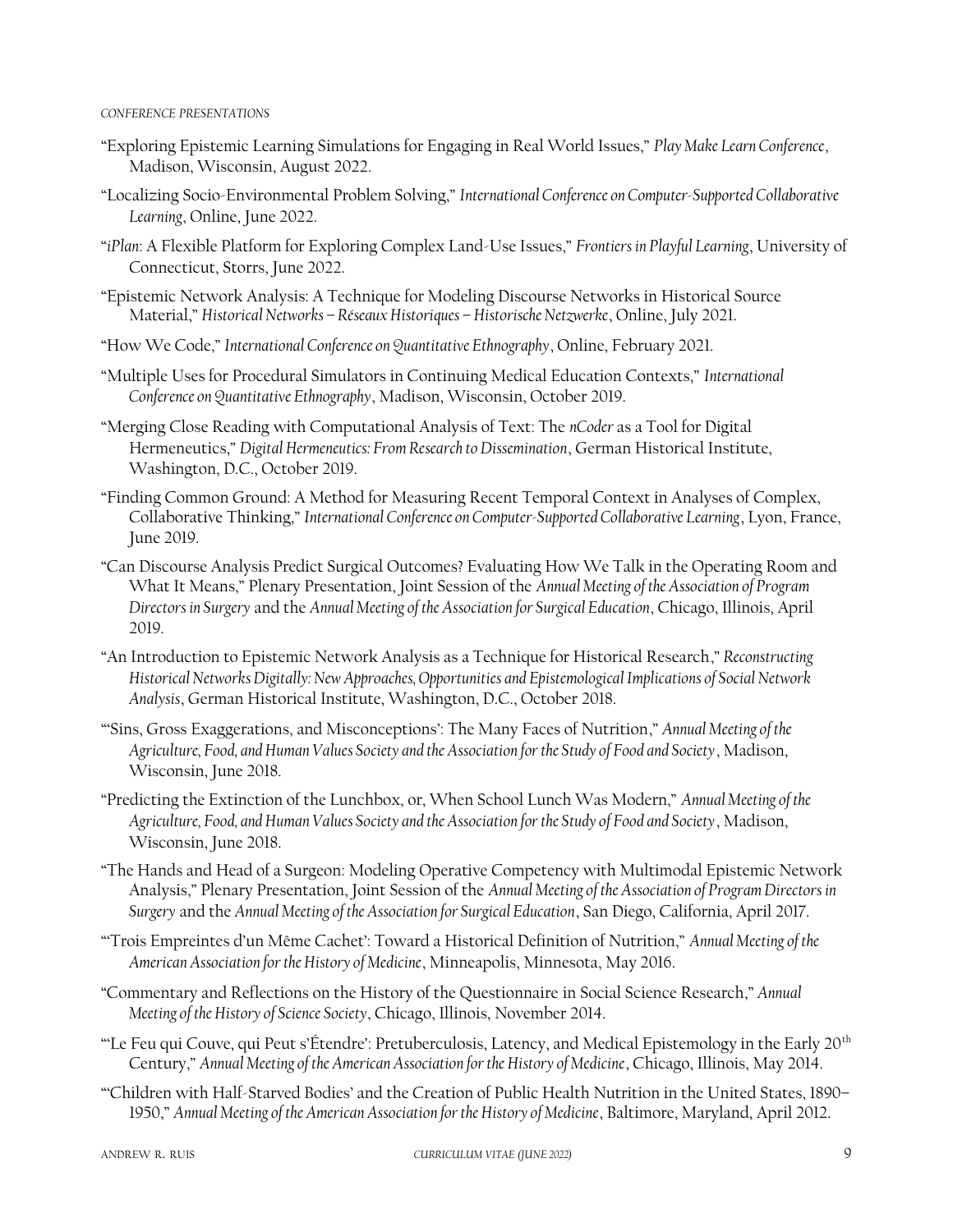- "School Lunches Go Public: Feeding Children at Public Expense in the United States, 1900–1946," *Midwest Junto for the History of Science*, Linda Hall Library, Kansas City, Missouri, March 2009.
- "The Extinction of the Lunch Box? School Foodservice and Public Health Nutrition in the United States, 1900–1946," *Tasting Histories: Food and Drink Cultures through the Ages*, Robert Mondavi Institute, University of California, Davis, February 2009.
- "'Trying to Educate Children with Half-Starved Bodies': School Foodservice and Malnutrition in the United States, 1918–1946," *MEPHISTOS*, University of California, Los Angeles, April 2007.

#### *CAMPUS PRESENTATIONS*

- "Predicting the Extinction of the Lunchbox, or, When School Lunch Was Modern," *Food Studies Research Forum*, University of Wisconsin–Madison, February 2018.
- "Thinking beyond the Dissertation, or How to Prepare for a Career off the Tenure Track," Department of History of Science, University of Wisconsin–Madison, March 2015.
- "Food Assistance Programs in the United States: History, Policy, and Ethics," *Interprofessional Health Leadership Summit*, School of Medicine and Public Health, University of Wisconsin–Madison, March 2014.
- "Nutrition and the Health Department in the History and Historiography of American Public Health," *One Woman's Labor: Judith Leavitt's Academic Contributions and Influence on the Profession*, University of Wisconsin– Madison, October 2010.
- "In Defense of (School) Food: Public Health, Private Rights, and the Law, 1900–1946," History of Science, Medicine, and Technology Colloquium, University of Wisconsin–Madison, March 2010.
- "Eating to Learn, Learning to Eat: School Foodservice and Nutrition in Early 20th-Century America," *It's Good For You! 100 Years of the Art and Science of Eating*, University of Wisconsin–Madison, October 2009.
- "The Role of History in Public Health Policy and Practice," *Innovations in Population Health Teaching and Research*, Robert Wood Johnson Foundation Health & Society Symposium, University of Wisconsin–Madison, April 2009.

#### *POSTER PRESENTATIONS*

"Modeling Operative Thinking in a Simulation-Based Continuing Medical Education Course on Laparoscopic Hernia Repair," *Annual ACS Surgical Simulation Meeting*, Chicago, Illinois, March 2017.

#### *PANELS*

- "Considerations for the Use of Quantitative Ethnography in Healthcare," *International Conference on Quantitative Ethnography*, Online, November 2021.
- "Medicalizing the History Survey Course: Tools and Methods for Lower-Division Courses," *Annual Meeting of the American Association for the History of Medicine*, Online, May 2021.
- "Quantitative Ethnography in the Clinic," *International Conference on Quantitative Ethnography*, Online, February 2021.
- "Further Fields: Introducing Quantitative Ethnographic Methods to New Academic Disciplines and Research Areas," *International Conference on Quantitative Ethnography*, Madison, Wisconsin, October 2019.
- "#FoodStudies Workshop: Social Media for Scholarship, Networking, and the Community," *Annual Meeting of the Agriculture, Food, and Human Values Society and the Association for the Study of Food and Society*, Madison, Wisconsin, June 2018.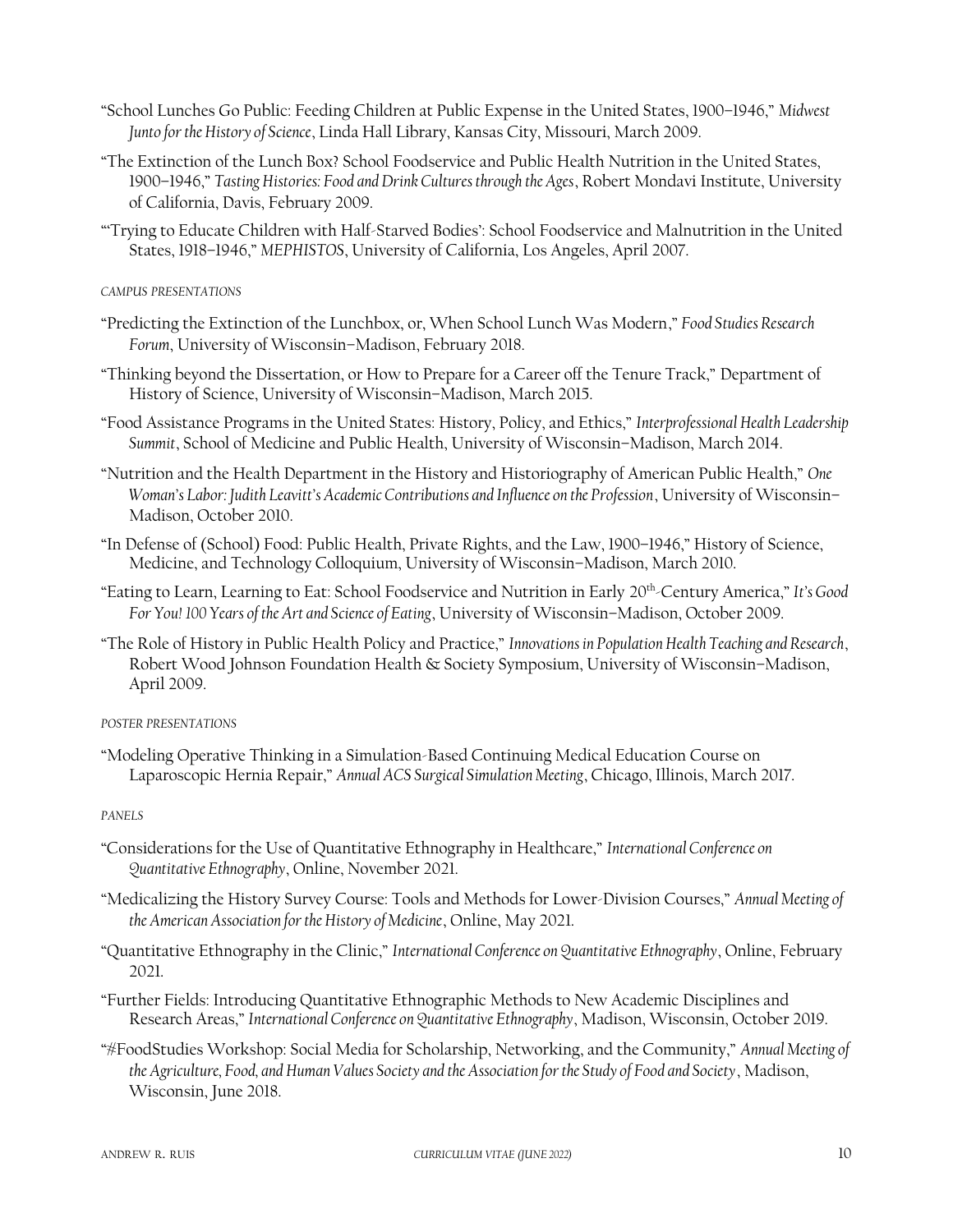"A Second Helping: Researching at the Intersection of Medical History and Food Studies," *Annual Meeting of the American Association for the History of Medicine*, Los Angeles, California, May 2018.

*CONFERENCE & WORKSHOP FACILITATION*

- Mentor, *QE Data Challenge*, International Society for Quantitative Ethnography, Online, April 2022.
- Moderator, "ENA . . . and Beyond!" *International Conference on Quantitative Ethnography*, Online, November 2021.
- Planning Team & Mentor, *QE Data Challenge*, International Society for Quantitative Ethnography, Online, April 2021.
- Co-Organizer (with J. Signorella), "Learning in Place: Interactive Land-Use Simulation for Middle and High School Students," *Annual Meeting of the Massachusetts Environmental Education Society*, Online, March 2021.
- Co-Organizer (with D. W. Shaffer), "Advanced ENA and Interpretations Workshop," *QEurious Meetup*, International Society for Quantitative Ethnography, Online, November 2020.
- Planning Team & Mentor, *QE Data Challenge*, International Society for Quantitative Ethnography, Online, April 2020.
- Co-Organizer (with M. Misfelt, D. Spikol, J. Bruun, M. Saqr, R. Kaliisa, B. Eagan, & K. Misiejuk), "Quantitative Ethnography as a Framework for Network Analysis—A Discussion of the Foundations for Network Approaches to Leaning Analysis," *Learning Analytics and Knowledge Conference*, Online, March 2020.
- Moderator, "Analysis of Data from Healthcare Contexts," *International Conference on Quantitative Ethnography*, Madison, Wisconsin, October 2019.
- Co-Organizer (with J. Steere-Williams), "Career Trajectories for Historians of Medicine: A Workshop for Graduate Students and Early Career Scholars," *Annual Meeting of the American Association for the History of Medicine*, Los Angeles, California, May 2018.
- Discussant, "A Place at the Table: Researching at the Intersection of Medical History and Food Studies," *Annual Meeting of the American Association for the History of Medicine*, Nashville, Tennessee, May 2017.
- Co-Organizer (with J. Steere-Williams), "Writing and Publishing: A Workshop for Graduate Students and Early Career Scholars," *Annual Meeting of the American Association for the History of Medicine*, Nashville, Tennessee, May 2017.
- Moderator, "Research on Hunger and Nutrition in the First Half of the Twentieth Century," *Annual Meeting of the American Association for the History of Medicine*, New Haven, Connecticut, May 2015.
- Discussant, "Documenting and Defining Human Subjects: Historical Reflections on the Questionnaire," *Annual Meeting of the History of Science Society*, Chicago, Illinois, November 2014.
- Moderator, Breakout Session on Food Assistance Programs, *Interprofessional Health Leadership Summit*, School of Medicine and Public Health, University of Wisconsin–Madison, March 2014.
- Moderator, "Diet and Medicine," *Annual Meeting of the American Association for the History of Medicine*, Atlanta, Georgia, May 2013.
- Moderator, "Popular Medical Texts," *The Culture of Print in Science, Technology, Engineering, and Medicine*, Center for the History of Print in Modern America, University of Wisconsin–Madison, September 2008.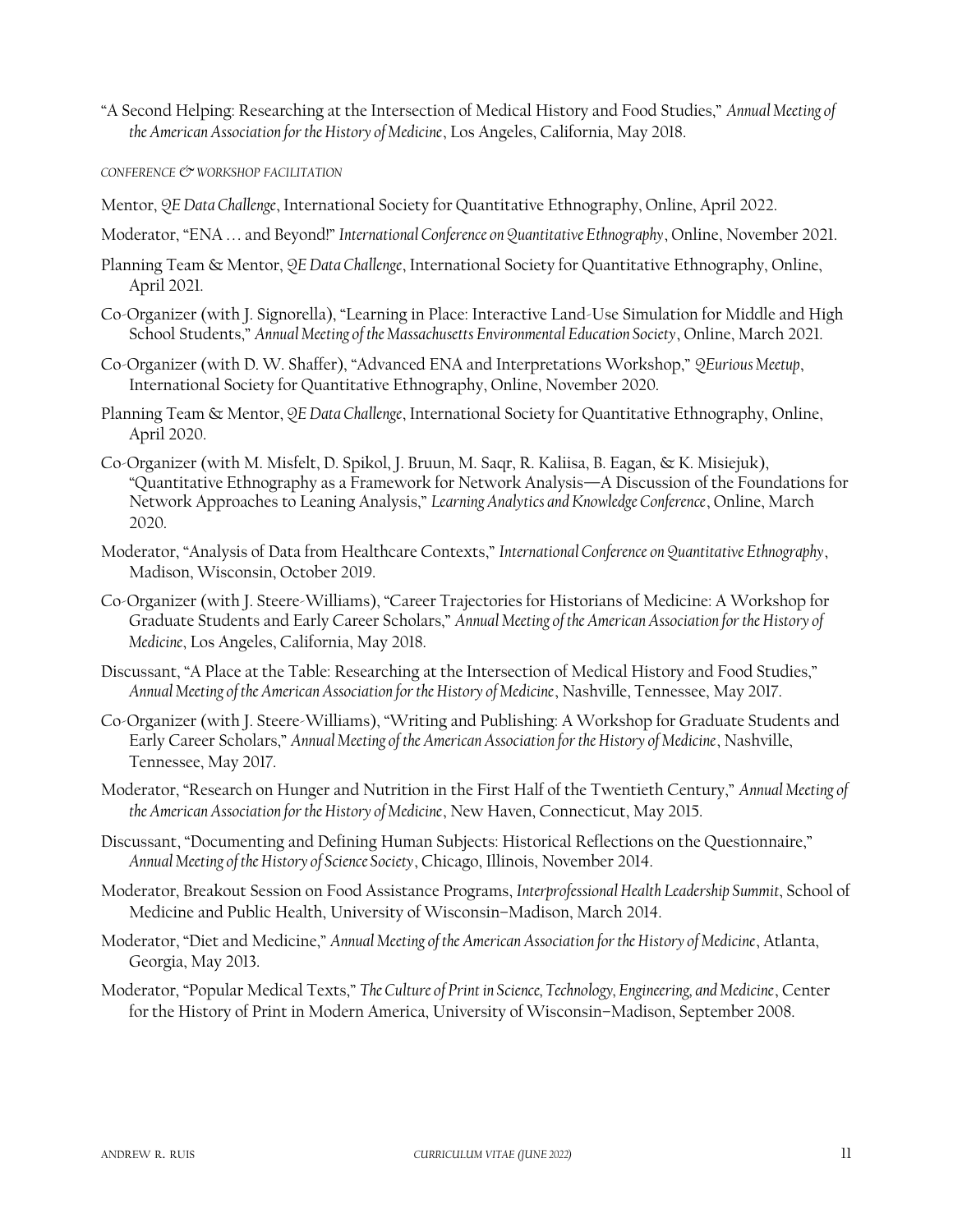### **SERVICE**

*PROFESSIONAL SERVICE*

Executive Committees

- Health and Healthcare Special Interest Group, International Society for Quantitative Ethnography (2021–; Chair 2021–)
- Annual Meetings Committee, American Association for the History of Medicine (2019–2023)
- Education and Outreach Committee, American Association for the History of Medicine (2013–2019; Chair 2016–2019)

Organizational Advisory Boards

Ad Hoc Committee on Diversity and Inclusion, American Association for the History of Medicine (2018– 2019)

Project Advisory Boards

"AHRC US-UK Food Digital Scholarship Network+," PI C. J. Reynolds, U.K. Arts and Humanities Research Council (2019–2020)

Conference Committees

- Program Committee Member, *International Conference on Quantitative Ethnography*, Copenhagen, Denmark, October 2022
- Program Committee Chair Emeritus, *International Conference on Quantitative Ethnography*, Online, November 2021
- Program Committee Chair, *International Conference on Quantitative Ethnography*, Online, January 2021
- Steering Committee Member, *International Conference on Quantitative Ethnography*, Madison, Wisconsin, October 2019
- Program Committee Member, *Annual Meeting of the Agriculture, Food, and Human Values Society and the Association for the Study of Food and Society*, Madison, Wisconsin, June 2018
- Program Coordinator, *Annual Meeting of the American Association for the History of Medicine*, Philadelphia, Pennsylvania, May 2011

#### Subject Matter Expert

- e-Delphi Study, Virtual Internships Project, University of Cambridge, 2020
- POM Wonderful, "A Fertile and Fascinating History," https://www.pomwonderful.com/history, 2013 & 2017
- Carol Hand, *Epidemiology: The Fight against Ebola and Other Diseases* (Minneapolis: Essential Library, 2015)

#### Consultant

Online Curriculum Delivery, National Research Mentoring Network, 2015

#### *EDITORIAL SERVICE*

#### Book Series Editor

*Re:Past—Studies in the History of Nutrition*, Johns Hopkins University Press (2020–)

#### Editorial Boards

*H-Nutrition* (2016–)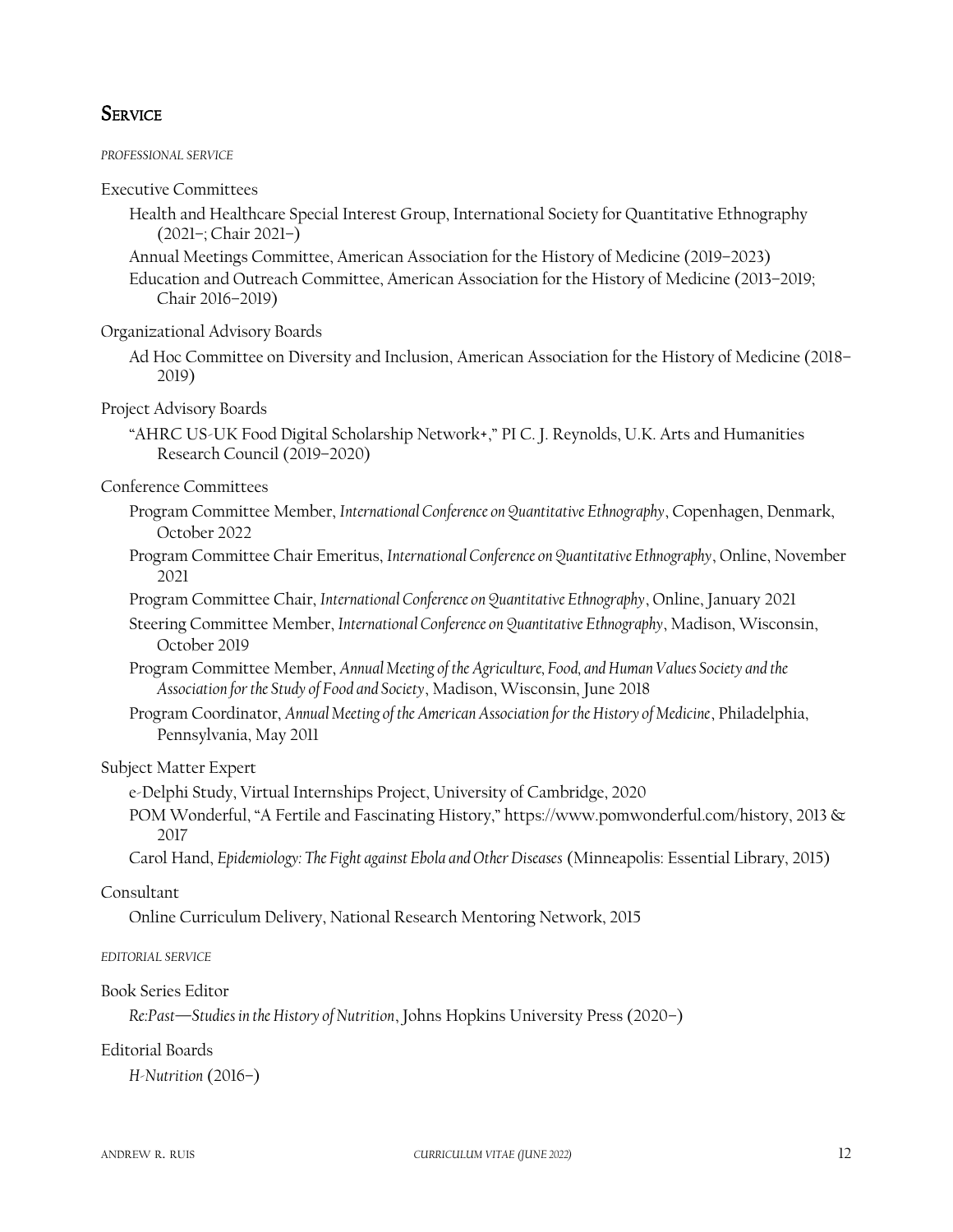Grant Proposal Review

Epilepsy Ireland

Great Plains Institutional Development Award – Clinical and Translational Research (IDeA-CTR) National Science Foundation, Division of Computer and Network Systems National Science Foundation, Division of Research on Learning

#### Manuscript Review

Abdo Publishing Academic Press *American Journal of Epidemiology Bulletin of the History of Medicine Children & Society Computer Science Education Ecology of Food & Nutrition Food Studies: An Interdisciplinary Journal Gastronomica: The Journal of Critical Food Studies IEEE Transactions on Learning Technologies International Conference on Computer-Supported Collaborative Learning International Conference on Quantitative Ethnography International Journal of Communication & Linguistic Studies International Journal of Environmental Research & Public Health International Journal of Technology, Knowledge & Society Journal of Critical Dietetics Journal of Educational Computing Research Journal of Learning Analytics Journal of Pre-College Engineering Education Research Journal of the History of the Behavioral Sciences Learning and Individual Differences Multimodal Technologies & Interaction The New Educator Research in Science & Technological Education Science in Context The Surgery Journal*

### Abstract Review

*Annual Meeting of the Association for Computers and the Humanities Alliance of Digital Humanities Organizations Digital Humanities Conference DH Unbound*

#### *INSTITUTIONAL SERVICE*

#### Steering Committees

Food Studies Network, University of Wisconsin–Madison (2017–2019) Coordinated Leadership Initiative, University of Wisconsin–Madison (2015)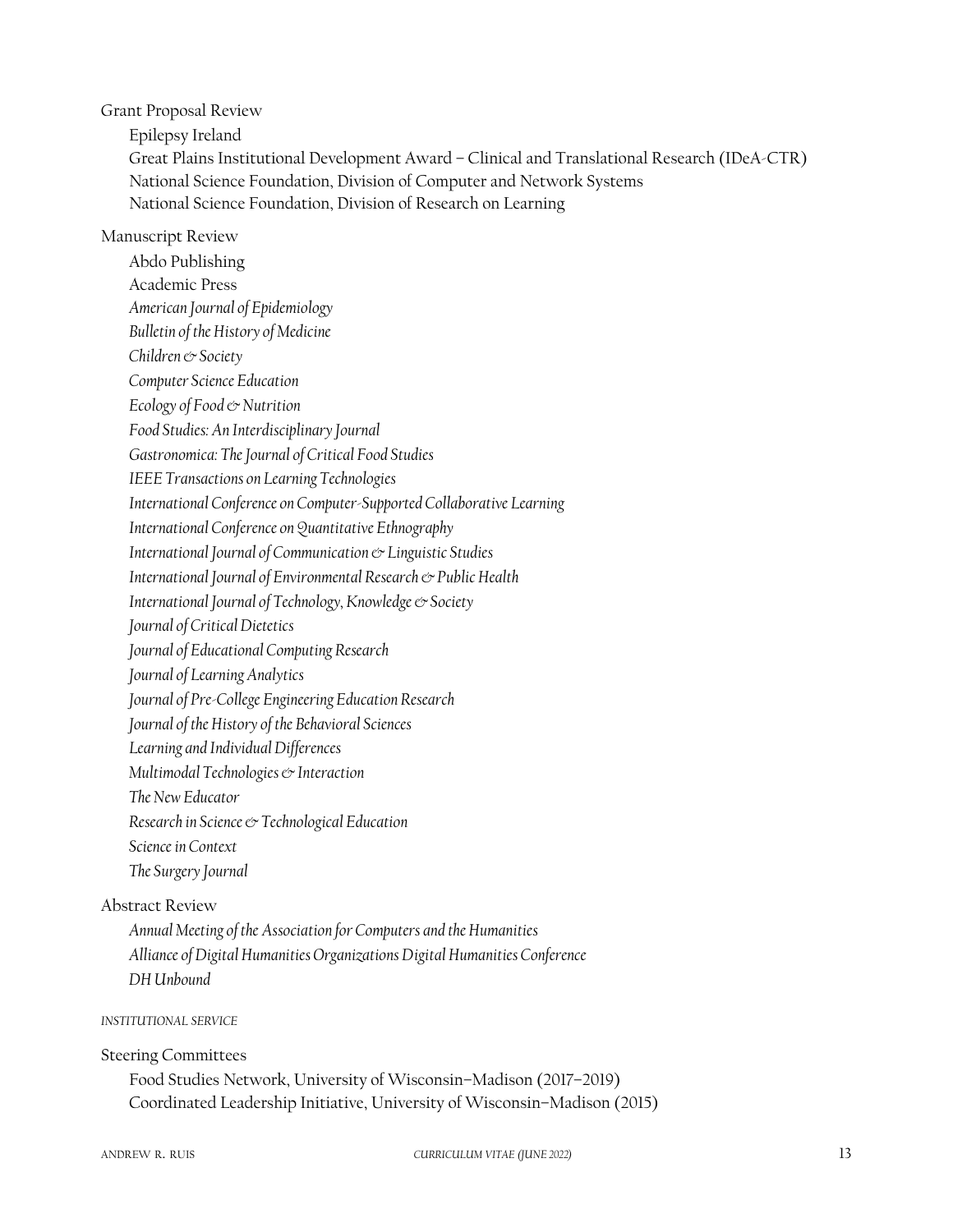#### Advisory Committees

Reorganization Feedback Team, Wisconsin Center for Education Research (2021–2022) Director's Advisory Council, Wisconsin Center for Education Research (2016–2018) Health Care Advisory Committee, University of Wisconsin–Madison (2014–2017)

Search Committees

Senior Editor, Wisconsin Center for Education Research (2019)

Research and Technical Writer, Wisconsin Equity and Inclusion Laboratory (WeiLAB), Wisconsin Center for Education Research (2013)

### TEACHING & ADVISING

*COURSES TAUGHT*

University of Wisconsin–Madison

Current Topics in Learning Sciences (co-taught with D. W. Shaffer, 2018) | *Graduate* Health and Citizenship in Global Perspective (2014) | *Undergraduate* Health Care and Society in American History (2012) | *Undergraduate*

#### *THESIS COMMITTEES*

S. B. Lee, "Examining Interaction, Collaboration, and Creativity in Informal Online Learning Environments: Social and Epistemic Network Analyses of Longitudinal Data from the Scratch Community" (Doctoral Dissertation: Pepperdine University, 2020).

# CONTINUING EDUCATION

- *Food Cultures*, Faculty Development Seminar, Center for the Humanities, University of Wisconsin–Madison, 2018.
- *Viral Networks: An Advanced Workshop in Digital Humanities and Medical History*, National Library of Medicine, Bethesda, Maryland, January 2018.

*Surgical Education Research and Innovation Working Group*, University of Wisconsin–Madison, 2016–2017.

*Shifting Temporalities in Biomedicine*, International Summer School, Station Biologique de Roscoff, France, October 2013.

*Home Economics: Classroom, Corporate, and Cultural Interpretations Revisited*, State-of-the-Art Conference, University of Georgia, Athens, February 2012.

# MEDIA

*INTERVIEWS & MEDIA APPEARANCES*

"'Lunch Ladies' Are Tired of Being Underpaid and Overlooked," *Jacobin* (13 March 2022).

"Solving Real-World Problems with an Online Game," *The Larry Meiller Show*, Wisconsin Public Radio (23February 2022).

"The Paradoxical Pomegranate," *JSTOR Daily* (24 November 2021).